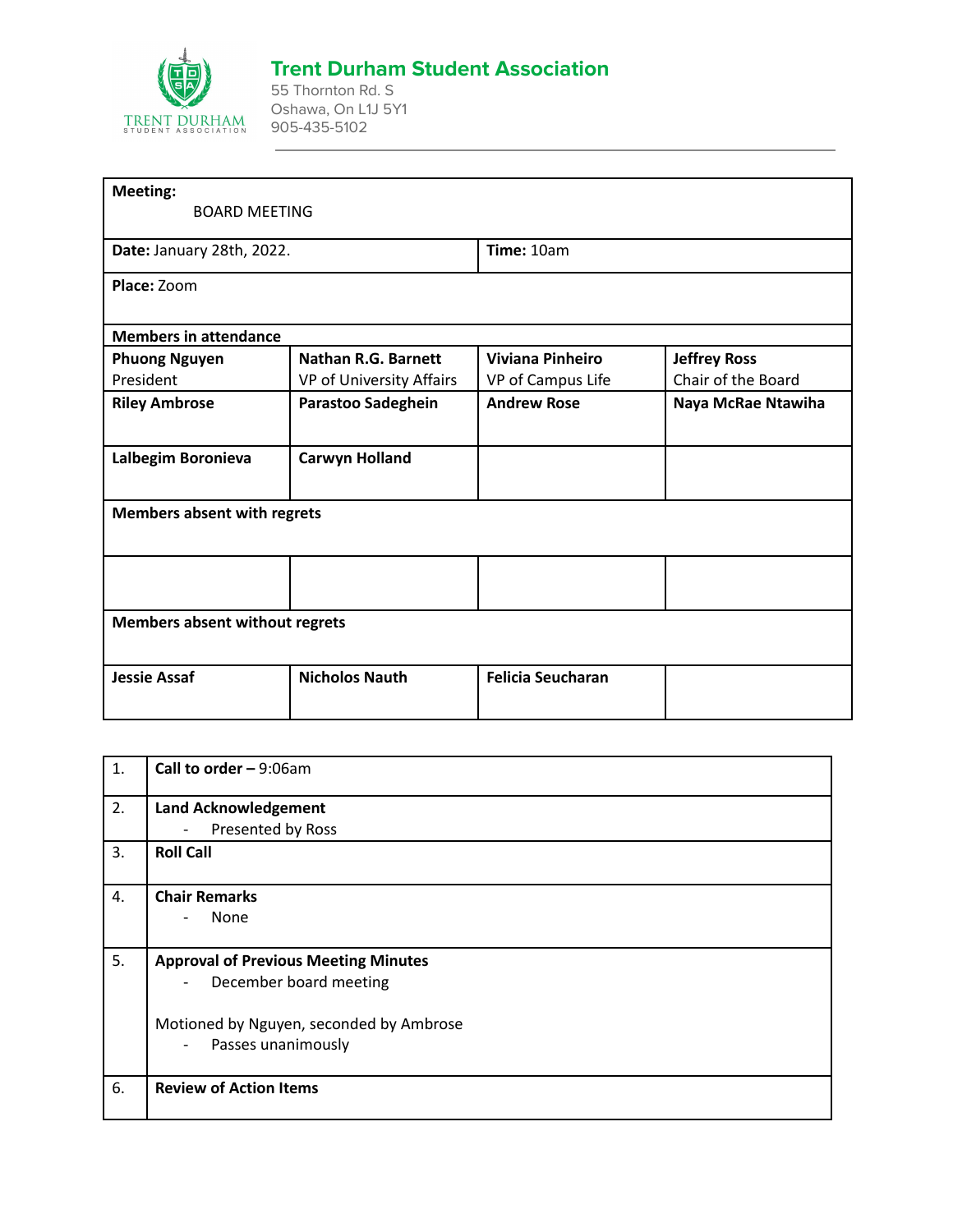

|     | None                                                                                                                                   |
|-----|----------------------------------------------------------------------------------------------------------------------------------------|
| 7.  | <b>Call for New Business</b>                                                                                                           |
|     | Nguyen to add "Proclamation for Int'l Decade of African Descent" to agenda                                                             |
|     | Motioned by Nguyen, seconded by Sadeghein<br>Passes unanimously                                                                        |
|     |                                                                                                                                        |
| 8.  | <b>Approval of Agenda</b>                                                                                                              |
|     | Motioned by Ambrose, seconded by Sadeghein                                                                                             |
| 9.  | Passes unanimously<br><b>Declaration of Conflict of Interest</b>                                                                       |
|     |                                                                                                                                        |
|     | None                                                                                                                                   |
| 10. | <b>Executive Updates</b>                                                                                                               |
|     | Overview of exec updates (Attached in board drives)                                                                                    |
|     | The three executives gave an update of what they have been working on over the past month.                                             |
| 11. | <b>Board Updates</b>                                                                                                                   |
|     | Ambrose: The ORD has met twice since the last board meeting.                                                                           |
| 12  | New Policy 12: Chairperson Hiring                                                                                                      |
|     | Barnett went over the new policy. The policy was created to select those on the hiring<br>committee for the chairperson                |
|     | (Holland enters the meeting at 9:15am)                                                                                                 |
|     | Be it resolved that: The TDSA Board of Directors approve the creation of policy 20: Chairperson<br>hiring                              |
|     | Moved by Barnett, seconded by Ambrose<br>Motion passes unanimously                                                                     |
| 13  | Minor Policy Updates (10, 11, 13, 16, 17)<br>Ambrose went over the minor policy changes that the ORD committee had been<br>working on. |
|     | Be it resolved that: The TDSA Board of Directors approve the changes to policy 10, 11, 13, 16,<br>17                                   |
|     | Moved by Ambrose, seconded by Barnett<br>Motion passes unanimously                                                                     |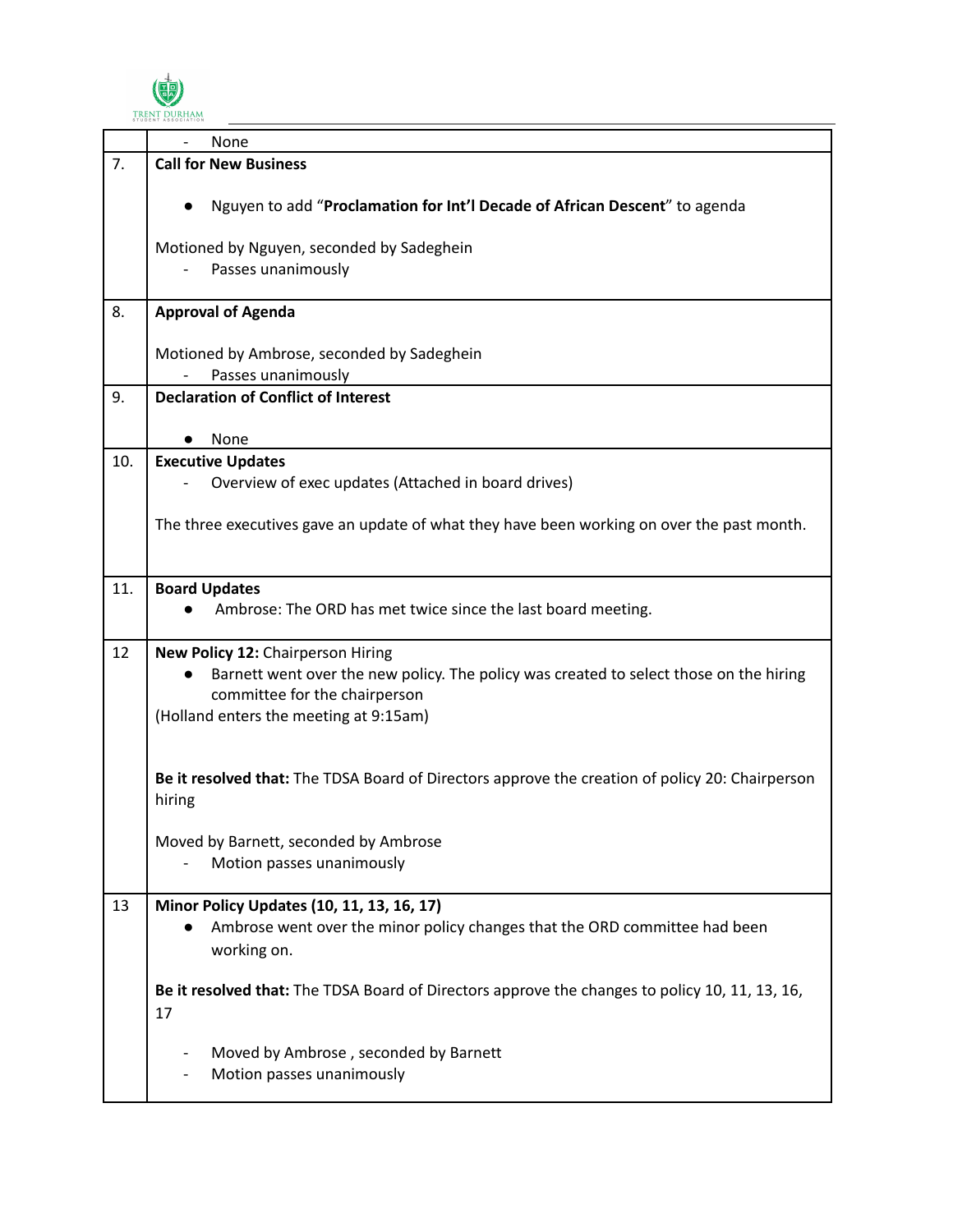

| 14 | <b>Menstruation Product Stance</b>                                                                                                                                                                                                                                                                                                                                                                                                                                                                                                                                                                                                                                                                                                         |
|----|--------------------------------------------------------------------------------------------------------------------------------------------------------------------------------------------------------------------------------------------------------------------------------------------------------------------------------------------------------------------------------------------------------------------------------------------------------------------------------------------------------------------------------------------------------------------------------------------------------------------------------------------------------------------------------------------------------------------------------------------|
|    | Nguyen went over the Menstruation Product. This is to fortify why we run our<br>menstruation station<br>Ambrose: The TDSA usually does not have a stance on issues it fixes, is this a one time thing?<br>Barnett: I think it depends on the situation. It allows us to advocate to the university about<br>doing more like this.<br>Sadeghein: I think what the TDSA is offering is not something different from what other schools<br>are. As a person, anytime I see a menstruation station, it puts a smile on my face.<br>Nguyen: I don't expect this to be controversial in Trent Durham. But this is in case someone ever<br>decides to run a referendum, it gives us a document to where we want the organization to start<br>from |
|    | Be it resolved that: The TDSA Board of Directors approve the Menstruation product stance                                                                                                                                                                                                                                                                                                                                                                                                                                                                                                                                                                                                                                                   |
|    | Moved by Nguyen, seconded by Sadeghein<br>Motion passes unanimously                                                                                                                                                                                                                                                                                                                                                                                                                                                                                                                                                                                                                                                                        |
| 15 | <b>Proclamation for Int'l Decade of African Descent</b>                                                                                                                                                                                                                                                                                                                                                                                                                                                                                                                                                                                                                                                                                    |
|    | Nguyen went over the proclamation summary that she had created. It goes hand in<br>hand with the document that Holland created.                                                                                                                                                                                                                                                                                                                                                                                                                                                                                                                                                                                                            |
|    | Barnett: Just to confirm, we will be passing this as a stance?<br>Nguyen: Yes                                                                                                                                                                                                                                                                                                                                                                                                                                                                                                                                                                                                                                                              |
|    | Ambrose: Will both the summary and original document be posted in the same document?<br>Nguyen: My thought was that this stance will redirect to the original document.<br>Holland: I am really looking forward to the month of February, and I do appreciate the TDSA<br>taking this stance. And the black community appreciates it.                                                                                                                                                                                                                                                                                                                                                                                                      |
|    | Be it resolved that: The TDSA Board of Directors approve the stance in support of the<br>Proclamation for the International Decade of African Descent                                                                                                                                                                                                                                                                                                                                                                                                                                                                                                                                                                                      |
| 15 | Covid-19 Check in<br>Ambrose had some questions about Covid. He will like to hear from the executives<br>about what is happening with COVID and students returning next week.                                                                                                                                                                                                                                                                                                                                                                                                                                                                                                                                                              |
|    | Nguyen: The general update that the TDSA has received from University. It is not that much<br>different from students. One of the key concerns that students have is that professors are not<br>mandated to send out notes/lectures/recordings. Professors have been strongly advised and<br>encouraged to send these documents/information out. They have been given the tools to do so.<br>But at the end of the day, it is up to the professors to make the final decision. If you are a<br>student and your instructor is not being flexible and accommodating, please report them to the<br>relevant authority. If students are nervous about reporting professors, please reach out to the<br>TDSA and we can assist.                |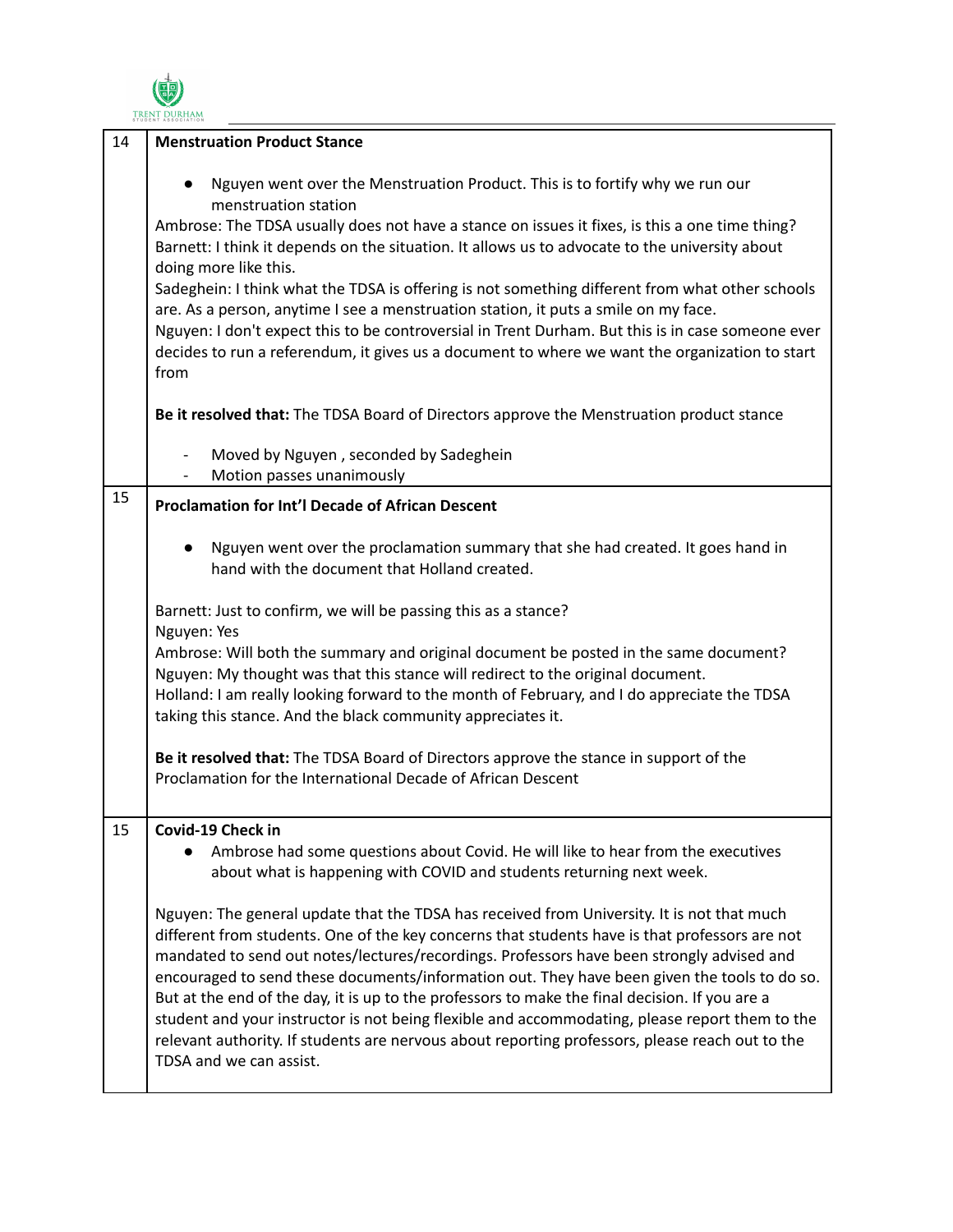

Ambrose: Personally there are some questions that don't have answers officially. They will be answered eventually. My pressing question is that I don't know how the University is supporting immunocompromised students.

Nguyen: The University's response is that they have to isolate for 5 additional days if they get covid.

Ntawiha: What are the rules with the vaccine mandates? What will be happening to the testing clinic?

Nguyen: They (University) are switching to at home testing kits. There are very few students on campus who are not vaccinated, there is a 96% vaccinated rate on campus.

Holland: While I like being in person, I am worried about the trend of pushing to be back in person. This covid situation is close to those people who have lost someone due to Covid. I am more careful of catching it and passing it off to people. I disapprove of being in person, and of being forced to be in person. The University should have a more flexible plan and give people a choice of online learning. I just wish we could have a hybrid format.

Sadeghein: Last semester I had a seminar class (20 people), and I was sitting shoulder to shoulder with my classmate. THere was no 6 ft apart rule. When we go back in person, there will be no 6 ft apart for large classes.

(At 9:547, Holland leaves)

Nguyen: Education spaces don't require social distancing of 6ft apart since the University has a vaccine mandate.

Boronieva: I personally am excited to go in person. We have been online for almost 2 years. It makes sense to start slowly reintegrating back in person. But I do agree that there should be a hybrid model for those that are not comfortable. For one of my classes, the professor has decided to turn on the zoom when classes are happening so people can attend from home. I am not sure if people can ask their professors to do so.

Nguyen: That is how it is supposed to go. The institution will not support hybrid learning but the faculty would. I have been told that a good amount of professors are planning to do something similar. My advice is that if you have any issues, you should speak to your professors first. Ambrose: What is the university doing in terms of testing? Is there any way in which we can ask them to report them?

Nguyen: Yes, there is a way to ask but not much will change. Take home testing is available for students who cannot get vaccinated and those who live in residence. Once students arrive in residence, they will be giving two rapid tests - one to take immediately and another to take 48 hours later.

Ambrose: In the wake of the TCSA stance re: Covid, does the TDSA have one? What is the TDSA's stance on a return to campus?

Nguyen: A stance has to be created by the board of directors

Barnett: I will strongly recommend that the board tasks the executive committee to come up with a stance if that is the direction of the Board.

Ambrose: I understand that a formal stance takes a while to make. What is the board stance on a return to campus?

(Ambrose took a straw poll on this)